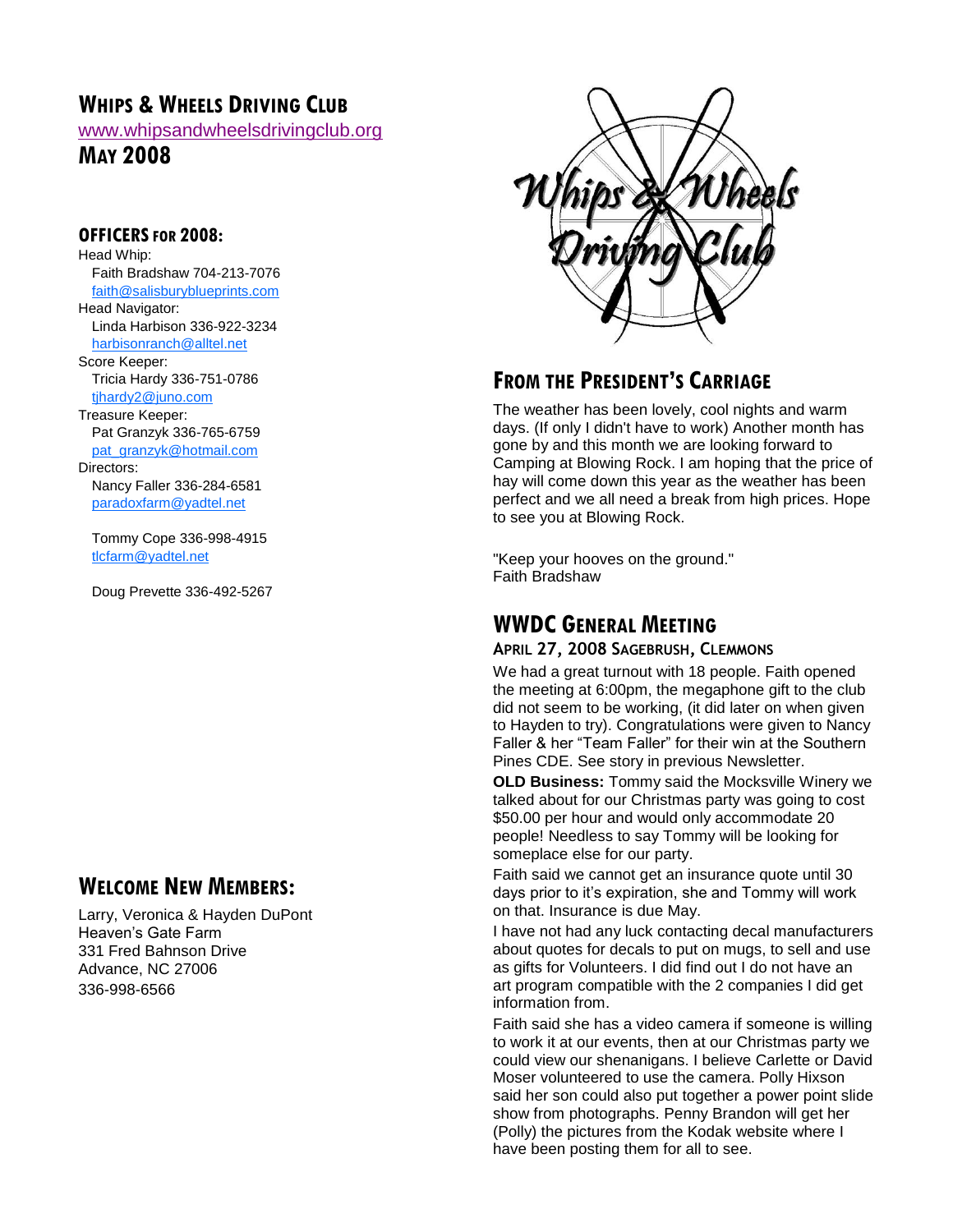Faith talked about doing a Pot Luck Dinner at Blowing Rock for those who are planning on camping. You will need to E-mail Linda Harbison harbisonranch@alltel.net if you want to participate. June 28th Saturday if you are just coming for the day.

Linda talked about our upcoming Leyland excursion July 12th, 10:00am. It will be a day of driving on Jim's trails and or driving in his arena.

The new form for handling \$ at events was passed around.

Faith remembered to have all the members introduce themselves since we had a few new people.

**NEW Business:** Since Nancy was on her way back from GA Tommy talked about the HDT at Paradox next month. If you are competing you need to *PRE Register by May 14th* using the ADS form (Tommy passed them out to those wanting them). Schedules will be e-mailed to participants May 16th. If you are competing you need to be there by 9:00am to do the course walk and we will start at 10:30. The Judge will be Barbie Black and will be available to talk to afterwards. There will be 2 levels for dressage, Training (Test #2) and Preliminary (Test # 1) The marathon will be 3.5 miles with 5 hazards. A Volunteer sign up sheet was passed around, if you want to volunteer call or e-mail Nancy paradoxfarm@yadtel.net 336-284-6581. Volunteers need to be there by 10:00am. Cost is \$35.00 for the HDT. If you only want to come drive you can **BUT you CANNOT be out on the trail while the Marathon is in progress!** Cost to just come & drive \$15.00.

Before the meeting began Linda had us put our names in a bucket and at this point in time, drew three names for door prizes. Penny Godbey won a bag of Horse Treats, Jim Godbey won a jar of leather cleaner and Polly Hixson won a curry brush.

It was decided that September 13th we will hold a clinic, if there is something SPECIFIC you want to work on, e-mail Faith faith@salisburyblueprints.com. We will try to find the appropriately experienced member to work with you. We had not decided on a place, Tommy offered TLC Farm. This would rotate events from him to Nancy's for Halloween in Oct, then back to Tommy's for the Turkey Trot in Nov. Linda briefly talked about the Tanglewood Horse meeting (see previous newsletter). There will be another meeting Thursday May1st at 7:00pm in Walnut Hall just past the red barn at Tanglewood. It was mentioned that at Southern Pines there is a Carriage parade before the steeplechase. In May of 2009 the steeple chase will return to Tanglewood, Linda ???? Is going to check into the possibility of us doing a carriage parade. Polly was nominated to check into our group receiving \$ if we volunteer to work at the festival of lights (after she mentioned this possibility).

June 7th There will be a Percheron Field day at Robert Cells(?) farm in Walkertown, call Faith for more information.

Polly asked about having a banner made with the club's logo on it to display at any events we hold or attend. Larry DuPont will check into costs for us since he just had a sign done for his farm, I will e-mail him our logo.

Minutes from our last meeting were accepted as written in the January newsletter. Pat reported a balance of \$1671.02 in the treasury before writing a check tonight and collecting more dues.

Our next General Meeting will be at Doug Prevett's Farm when we have our Luau August 23rd. Just prior to adjourning Linda had us check under our chairs, Veronica DuPont had her dinner paid for by the club since she found the bow under her seat!

The meeting adjourned about 7:15pm.

# **WHAT'S SO HARD ABOUT DRIVEN DRESSAGE?!**

#### By Reba Wagner

Before I drove my young pair into the dressage ring at the Paradox Farm HDT (a one day Horse Driving Trial) held on May 17<sup>th</sup>, I had already taken two runs through the dressage ring; the first by golf cart. At 8:30am before the day's competitions started, Joan Schisler picked up competitors by golf cart and carried them like royalty for a private tour of the dressage ring and the cones course. She generously shared her special tips learned the hard way from many trips through CDE courses over 38 years. Competitors were able to familiarize themselves with the course without distractions from friends or horses. I'm told not to expect this special treatment from anywhere else except at Paradox Farm.

The day was cool enough to keep the bugs away, there was not a hint of wind, and the clear blue Carolina skies made for an absolutely perfect day for driving. At the 9:00 am Whips meeting, Nancy Faller introduced Barbie Black, our judge for the day, gave instructions, assigned driver's times, explained CDE standard rules and then rewrote a few exceptions to make this first time experience for many of us much easier and less stressful, thus creating for the first time; "Paradox Farm Rules". Afterall this was supposed to be an informal way to try driving at a competitive CDE event.

A good showing of drivers attended including Tricia Hardy with Precious, Latina Raville, Debbie Drenten, Chris Peckham with her VSE (very small equine), Faith Bradshaw and Doug Prevette with the white Percherons, Ellie and Crescent, and Reba Wagner with her black Percherons, Lewis and Clark. While the new competitors listening to the instructions were quiet and nervous, the overall atmosphere was good humored, educational and fun.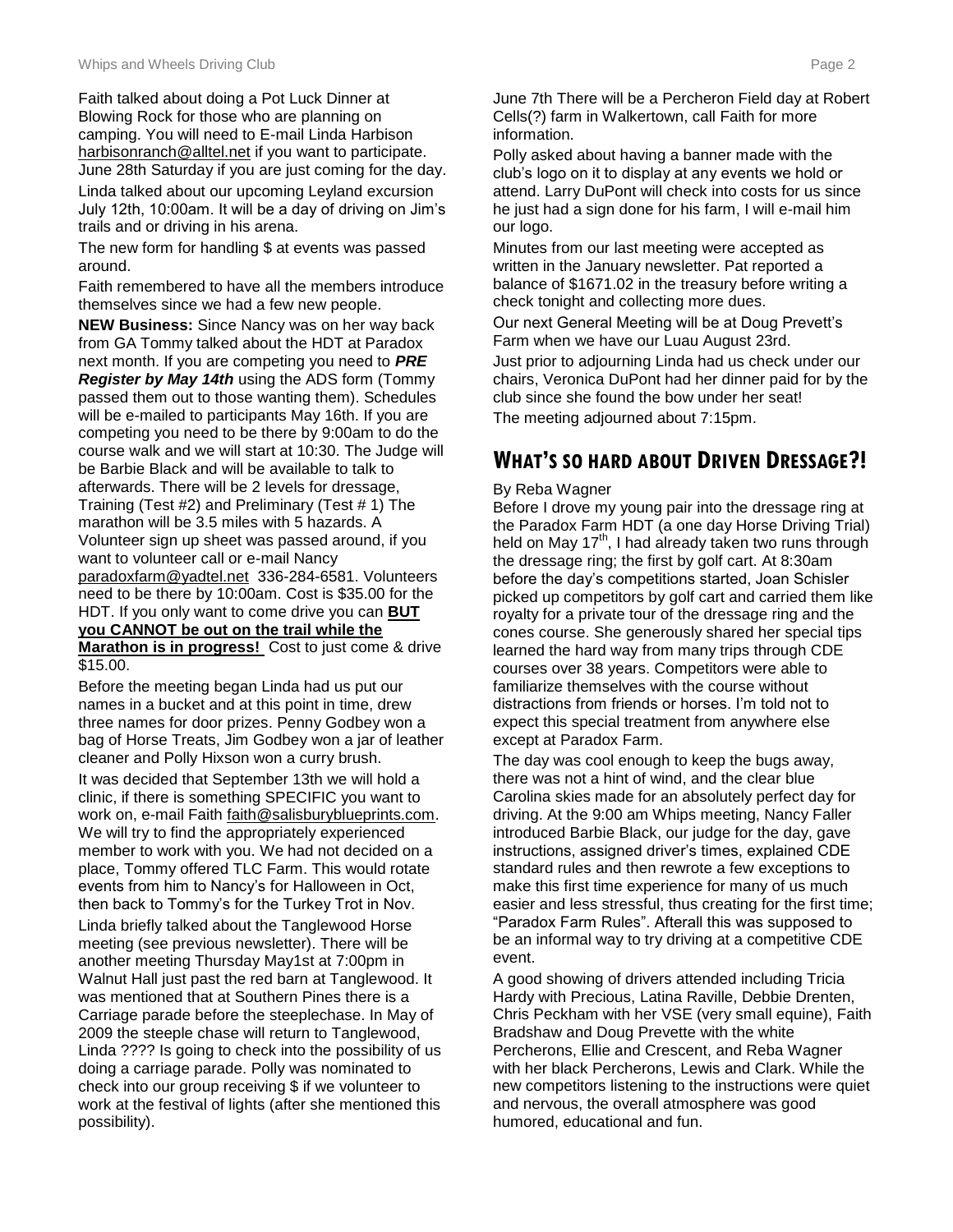Several Preliminary Level drivers came to the event to tune up for their upcoming competition in two weeks at the Carolina Carriage Club Horse Driving Trial on May 31 -June 1 held at the Foothills Equestrian Nature Center, Tryon, NC. Driving in the Preliminary Level were Gloria Ripperton from Pittsboro, and Boo West from Abingdon Virginia*,*  Joan Schisler, Claudia Galup, and Susan Emmert*.* Tommy Cope had a Preliminary Level entry number and an assigned driving time, but we learned his priorities suddenly changed to hay when the forecast included possible rain.

My second trip through the Dressage Ring that day was as navigator for Faith Bradshaw and her experienced Percheron pair. I knew the test so well that I couldn't help myself from discreetly whispering and reminding Faith about the next movements; thinking somehow that she needed my help. She didn't need my help; but I just couldn't contain myself. I knew this pattern from studying all week. Her test was very short, maybe only about 10 minutes of driving in the ring. She drove effortlessly, and her horses responded beautifully to her light touch on the lines.

I keep reading CDE articles and noticing that even the top competitors with years of experience still consider Dressage their nemesis. One would think that Marathon was the more challenging event. And so I wondered as I drove into the ring what was the big deal? On this third trip into the dressage ring, Faith sat on my left as navigator. We were all smiles thanks to the secret code we use to bring on an instant, giant smile. Works every time, but I am sworn to secrecy on that one.

I trotted straight in towards the judge, halted and gave my best salute. The judge, seated at the end of the ring in a presentation carriage looking very grand in her large brimmed hat and driving apron, returned my salute. After that, I remember very little; my mind went completely numb, my mouth was so dry and parched I could barely speak, and all real time stopped. Even though I was shaking my nervousness directly down the lines to my horses, at least my hands seemed to remember to keep contact on the lines. I had decided long ago that I didn't like driving with a whip in my hand so this test was actually the first time I had to maneuver lines while balancing a whip. At the turns, the lines got quite messy. Note to myself: start carrying a whip during driving practices at home.

About halfway through the first 40 meter circle, Faith sensed that I was going to move on to the next movement, and whispered in my ear. She gently asked as if speaking to a psychotic patient, "Don't you want to drive a complete circle instead of just half?!" Unable to speak, I made a quiet response with my hands, and was able to make the correction. Later I noticed the judge had only taken points off my score for noticing an "inaccurate circle".

I drove on hoping to conceal the fact that my horses and I only know two speeds, walk and trot. At some point in this test when we are asked to show the unknown gears; working walk and working trot, my deception will be unveiled. My nervous hands continued pulsing the electric sensation down through the lines and the off horse responded accordingly by jigging much more than usual as he took direction from the driver's hands. A few more lost points for jigging. More lost points for no working trot.

Now again at the halfway point through the second 40 meter circle, Faith anticipated my continued out of body experience and temporary loss of memory, and reminded me to complete the circle. This time she suggested "Don't you think you should take a breath; and maybe start breathing?!"

The inside horse showed his lack of experience at bending. More lost points for not bending. I guess I'll be practicing driving large circles in both directions and getting my horses to bend better at home.

After what seemed to take ten hours driving across a hot dry lifeless desert, and all the while this heavy weight pressing on my chest from being studied like an intruder, I finally finished the Dressage test. I accomplished my meager goals for my first HDT: I didn't die, didn't have an incident, I was not eliminated, I completed the test without embarrassment, and best of all, I received a written score from a judge with good constructive comments for homework to practice for my next trip into the ring. I drove home that day with a huge victory smile on my face!

The others who left with victory smiles included Tricia Hardy who won Overall best Training Level and Best in Cones. Boo West won for the Preliminary Level overall best.

A special Thanks to our hostess Nancy Faller for putting on this ambitious event, to Barbie Black our judge who was more lenient than she will be the next time she sees us, and to ALL the many volunteers who made this learning day possible. Another thanks to Alan Raville and Jeff Hardy for sharing with us their wonderful photographs of the day.

# **PARADOX MINI HDT <sup>M</sup>AY 17TH**

#### by Tricia Hardy

What a beautiful day for an event, the weather was perfect, we had a great group of volunteers and with the exception of an hours delay due to a crisis at the barn everything went off with out a hitch (at least from my point of view)! Our Judge Barbie Black was very helpful with her comments when we each completed our dressage test. From the dressage arena we went on to the cones course. Gate 3 was very exciting for quite a few of the competitors. As many times as Precious has crossed over plywood at Tommy's or in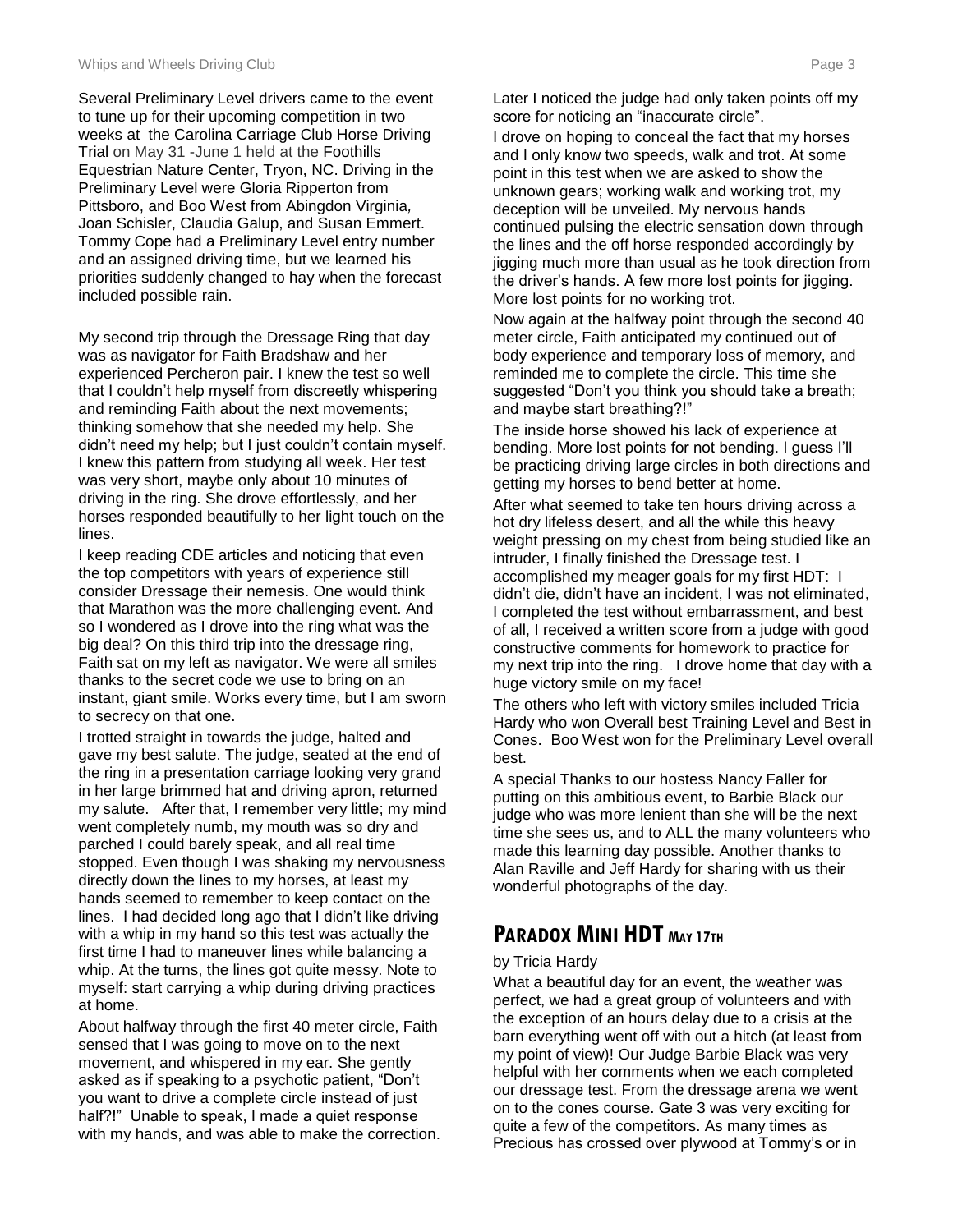my training area, she tried to refuse it as did many others. I saw Faith demolish the left side cone and Reba got the right side when she had her turn through the course! Precious took one look at the cones and literally flew through them, I had to keep her from cantering at gate 8 & 9! After the cones we went back to the trailers to have lunch, then at 2:15 we started the marathon. We had to traverse 7 km and had 5 hazards to complete. This was a very leniently run marathon, if you felt you couldn't handle a hazard or your horse wasn't able to go the distance you could pull out at any time, after all this was for fun and training purposes to get a feel for how a real HDT or CDE is run. Training level only had to do 3 gates in each hazard and Preliminary had 4 or was it 5? Precious was at least a minute and a half ahead of time through the first 3 km but by the time we hit 4 km she was on schedule, but from there on she started loosing steam. When we were in the last hazard the next competitor had to wait for me to finish before she could enter, I do apologize for that., I did not expect Precious to do nearly as well as she did in the Marathon part since she was not in condition for it. RESULTS: Tricia Hardy & Precious won overall best, and best in the cones course, Boo West won for the Preliminary Level overall best. As usual Nancy did a wonderful job hosting our first (I hope of many more) HDT's Thank you so much for allowing us to share your beautiful farm.

# **OUCH! I'VE BEEN BITTEN AGAIN!**

#### by Bev Duval

I attended my first HDT at Paradox Farm on May 17 and I am hooked! I have to admit that the pre-event tour of the marathon course on golf carts made it look a little bit scary and I *RIDE* everywhere and never give it a second thought! I guess two wheels elevates my "pucker factor" more than I realized…

I guess all of you know this stuff, but dressage was interesting, cones proved challenging as there was a "bridge" on course which un-nerved a few participants. The marathon was after lunch and we were FIRST to go! Always scary! Anyway, what hills? What scary places? Once you get going it's too exciting to be worried, the only thing you watch is the clock which seems to move at double speed! MP (Precious) showed just how much heart she has and how much she loves her Mommy as she was clearly having as much fun as we were even though she was getting a bit tired.

I would like to thank Nancy Faller and her volunteers for a wonderful event and especially Trish and Precious for a WOW! Time. On the way home I called Pat about her old easy entry cart, and once I pay for Rudy's trainer, hay for all and the Vet summer work, I plan to buy it!

# **OTHER EQUINE ITEMS OF INTEREST**

submitted by Bev Duval

#### **TRAIL NEWS**

A meeting was held with the Trail Consultants to continue our plan to develop a "report card" for trails as well as a draft "Memorandum of Understanding" with State Parks and DHENR. An initial survey instrument has been developed to seek information on trails and trail users. Trail advocacy continues as the Friends of Hill Forrest are working with NCSU to purchase recreational use rights in the Forrest. Attending NCHC sponsored Trail Schools are part of their on-going discussions. In addition, the FOHF are discussing with us how to purchase liability insurance for their riders.

#### **EQUINE INDUSTRY DIRECTORY**

As noted in the last issue, the North Carolina Horse Council is working to put together an Equine Industry Directory that will be posted and updated on the website. Local businesses are welcome to submit their contact information to the Horse Council to be included in the Directory. The cost per listing is \$12 per year for NCHC Members or \$24 per year for Non-Members. Categories that will be listed in the Directory include the following:

Apparel Art & Photography

Barn Equipment/Supplies

Boarding Facilities

Breeding Registries, Associations & Clubs

Consulting Services (Appraiser, Business

Development, Horse Show

Management)

Equestrian Construction (Architecture, Arena Builders,

Barn Builders)

Equestrian Education Farriers

Health & Veterinarian Info

Horse Owner Services (Blanket Repair, Dead Stock

Removal, Embroidery)

Horse Transportation Services

Real Estate

Rescue and Adoption Organizations

Tack & Supplies

Training & Instruction

Trucks & Trailers

Don't get left behind—list your business in the

Directory and reach out to the horse

community. The Directory will be up and running soon. Visit the website for the on-

line registration form.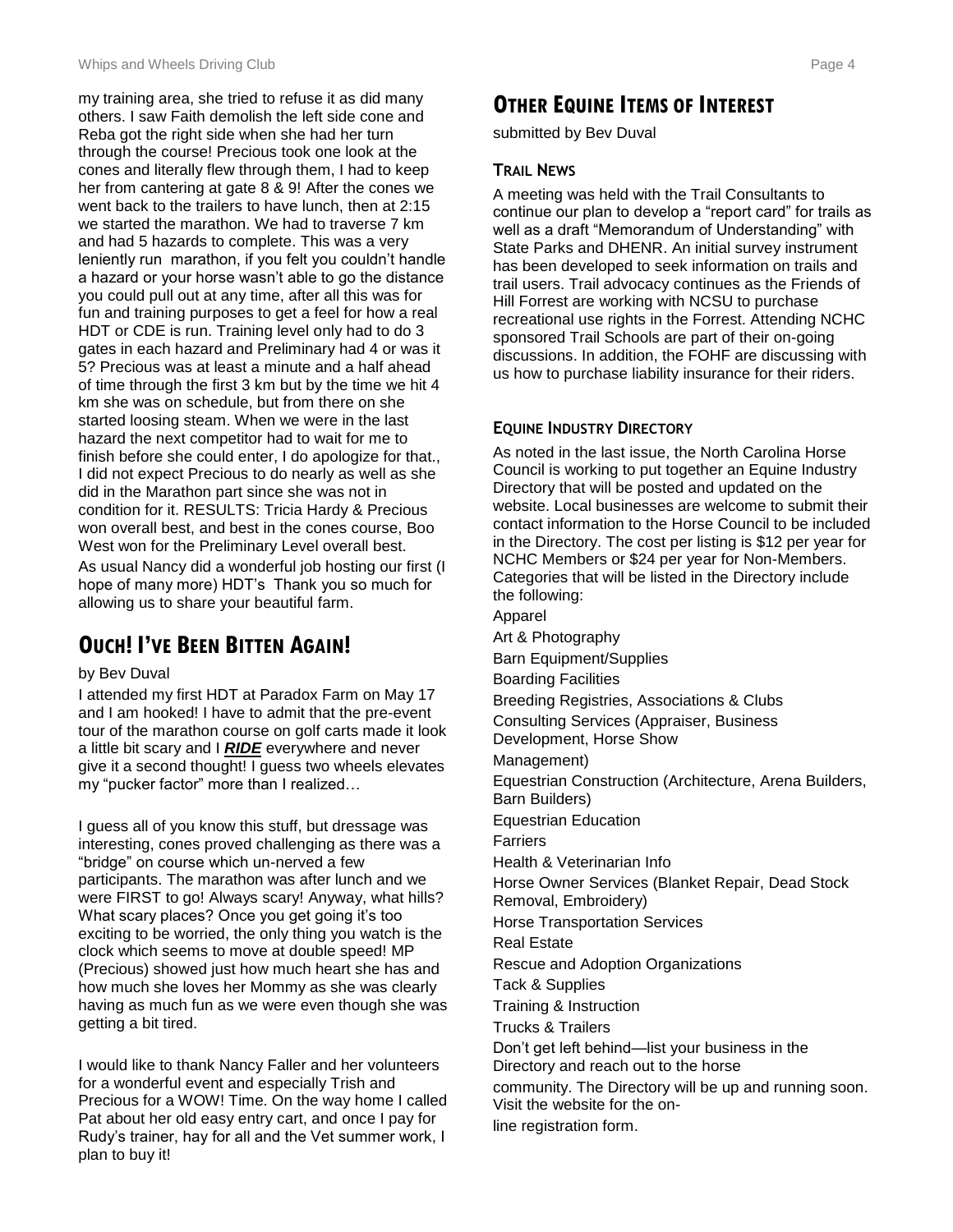#### **SPECIALTY LICENSE PLATE**

The Horse Council has designed a specialty license plate that will be available for purchase, hopefully, next year. By purchasing this plate, you will be exhibiting your pride in the equine industry. The North Carolina DMV requires that we have 300 license plates pre-sold before they will produce the plate for us. The specialty plate does require action in the legislature, which we are working towards next session. Watch for more details on how you can show your support of the Horse Council and the equine industry.

#### **EQUINE ECONOMIC IMPACT STUDY**

The Equine Economic Impact Study is now under way. The Study will assess the equine industry statewide economic impact and identify opportunities for growth. The Study seeks to be all-inclusive; participation is being sought from all members of the horse community, from horse owners and stable operators to feed and equipment suppliers. The outcome of this Study is critical to all of us.

The study will include three parts:

(1) Survey of horse owners, farms, veterinarians, suppliers, and other horse-related operations and businesses. The survey will help determine the value of equine assets and the number of people involved in equine activities.

(2) Analysis of the economic impact on the State. This analysis will examine the exhibition facilities, support programs, and services offered by public and private institutions.

(3) Action plan to maximize the industry's contributions to North Carolina's economy. This will include identifying growth opportunities, recommendations for facilities, an evaluation of laws that may hinder or enhance North Carolina's

attractiveness as a center of equine activities.

Based on the results of the Study, there are several possibilities that could occur:

- -- Preservation of land for equestrian use
- -- Protection of water supplies

-- New public or private investments in equine facilities

-- Enhanced communication between buyers and suppliers

The survey will be distributed between May 1st and July 30th, with data being analyzed during August. The Economic Impact Analysis will occur between September 1st and October 31st. Development of Policy Recommendations will be made by November 30th. The final report goes to the North Carolina General Assembly in early 2009. Everyone connected to the North Carolina horse industry is important to this effort. Please take the time to complete the survey if you are selected.

#### **TANGLEWOOD EQUESTRIAN MEETING #2**

#### By Tricia Hardy

May 1st Beth Cox held another meeting to discuss Equestrian ideas for the improvement of Tanglewood. Sixteen people attended this meeting with 4 representing carriage drivers, Marilyn Colvin, Penny Brandon, Bev Duval and myself, 1 trail rider Bill Messick, Ted Kaplan the commissioner, Cynthia Holbrook, a Retro Rider member, Eventing and Combined Training, Ryan Murphy & 2 others representing Polo Cross (sounded exciting), Kim King an Eventer, Mike Dowd and another lady who run the stable at Tanglewood, Damon the assistant County commissioner, Meridith Smith a hunter Jumper wants a show facility and Leslie Bergman another Eventer. We all introduced ourselves and talked about what we desired for Tanglewood and what we would be willing to do to help. Beth said from the previous meeting, the most desired and loudest need was for the trails to be improved, expanded and widened for carriage use. It looks like first and foremost the Steeplechase is going to be the first thing that is the center of concentration even though everyone at the first meeting was not really interested in that. The date for the Steeple Chase is May 9, 2009. Kim insists trails are not money makers, events like the steeple chase, polo cross events and B & C shows are. The Polo Cross people need a field 160 x 60 yards and it looks like they don't need much else to get started, Kim said get them down there to check out the field and let them organize something.

Someone questioned where the money would go from the Steeple chase or any other Equestrian Events held at Tanglewood. Mr. Kaplan said this is a VERY BIG money maker which WILL help fund all the other things we would like to see done at the park, WE will get to decide where the money goes, not the commissioners. Beth is talking about forming a non-profit Equestrian group to handle moneys raised and to distribute it to the groups who are working to improve the park. She would like people to volunteer to chair committees to work on the things that they want done, for example a trail committee, a Polo Cross committee etc. The fact that Tanglewood is very close to 2 interstates and in the center of the state make it perfect for a world class Equestrian center. It was mentioned that we could do a benefit for Victory Junction to raise money, the TDA (Tourist Development Authority) will be responsible for all marketing of any events. Beth's personal goal is to see ALL disciplines represented at Tanglewood. She has lawyers, architects and police all willing to do pro bono work. She also has someone who is going to design a web site where all the work going on at the park can be monitored.

As people who want to do things at the park WE should be willing to volunteer at the Steeple Chase to receive Money raised there. At this point I mentioned the Carriage Parade that precedes the Steeple Chase in Pinehurst and the idea was VERY well received. Any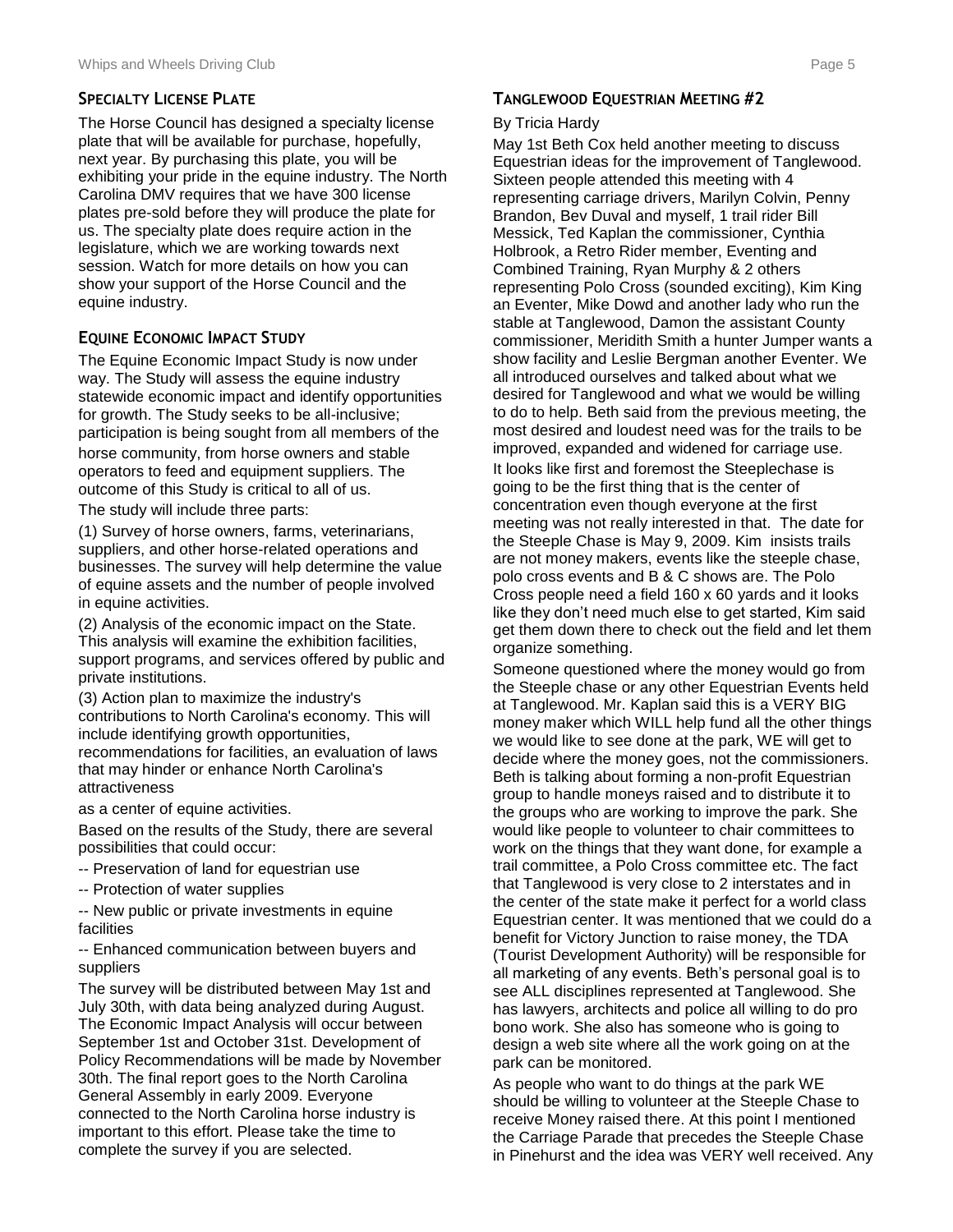one wishing to be part of these meetings or to volunteer should E-mail Beth Cox at: bethcox22@yahoo.com.

After the meeting broke up I asked Beth if we are willing to work on the trails and get them wide enough for our carriages to drive on, ARE WE going to be allowed on them with the carriages!? She said she will make that a priority on her list of things to do. I personally am VERY willing to go out and work on the trails if we will be allowed to drive on them but I DO NOT want to chair the committee to work on the trails. Is any one in our group willing to be the chair person? Penny Brandon and I discussed the possibility co-chairing a committee to put on a Driving event at Tanglewood. This is very exciting and we can get in on the ground floor of planning what happens at Tanglewood, we need to show how much we care and get involved.

NOTE: On May 7th, Bev & I Volunteered to be cochairs on the trails committee

# **MEMBER UPDATE**



Those of you who remember when we bought Flash two+ years ago as a 7 year old stallion will remember how flighty he was. Having spent 5 years prior in a stall with 4 inch high pads on his front hooves, meant he was never allowed to pasture due to the risk of tearing a front shoe off. I didn't know anything about horses back then and bought him because of his pure black coat and his 16 hand high impressive looks. My neighbor stabled him and said he was a great horse and I took his word for it. I quickly learned that he spooked at anything and everything. The first 3 months under saddle riding outside of the ring was like riding a lightening bolt when he saw something that scared him. We put him in a keg shoe and spent the past two years getting him to adjust his gait and get smooth as silk. Now he is a dream to trail ride and will cross water, ride amongst our neighbors Mastiffs, ride on the road in traffic and is immune to gunfire. Hayden rides him and he has the softest mouth of any horse we have. Tapping your pinky on the reins is all it takes to turn left or right.

This week I started line driving him with a harness and hooked the traces to my chain link drag for the riding ring. We worked a couple days at that and he got used to things rubbing his side and legs.

Today we hitched him to the carriage for the first time and drove for about 30 minutes. It was uneventful and he had a relaxed head and much forward impulsion with his front legs.

I just had to share this because he has become the sweetest and most eager to please horse this past winter. I never would have believed it if I didn't see it myself and I am sure Charlie, Jim, and Santiago will agree.

That's 4 out of 4 horses that we have now trained to drive in under 4 months…..

Larry DuPont

# **SCHEDULE FOR 2008:**

\*Regardless of the event being held, visitors and spectators are ALWAYS welcome. Please come and check us out!\*

**June 28th Saturday** Blowing Rock a day pleasure drive but if you wish you can make arrangements to camp/board your horse and drive the whole weekend. **Blowing Rock Equestrian Preserve 828-294-4700**  Stall fee \$15.00/night, Shaving \$6.00 per bag, Camping \$10.00 /night. If Camping contact Linda Harbison harbisdonranch@alltel.net 336-922-3234, we are trying to put together a Pot Luck dinner either Friday or Saturday evening.

**July 12th ,** Leyland Farm, Saturday, July 12th come and drive the trails or work out in the arena. If you do not have a liability waiver on file with Jim Burnette you will need to sign one before driving on the property. **Cost \$** Payable to Leyland Farm.

**August 23rd, Saturday** Luau & General Meeting @ Doug's 4:00pm.

**September 13th**, Driving Clinic. E-mail Faith faith@salisburyblueprints.com to let us know what you want to concentrate on and we will try to have a member proficient in that area to help you, but we need to know ahead of time to plan. Place to be announced.

**October 18th** (tentative, Nancy has to check her show schedule) Annual Halloween Drive @ Paradox.

**November 22nd** Annual Turkey Trot @ TLC Farm. **December 7th** (tentative) Christmas Party, Tommy is still working out the details.

\*BYOL= Bring Your Own Lunch!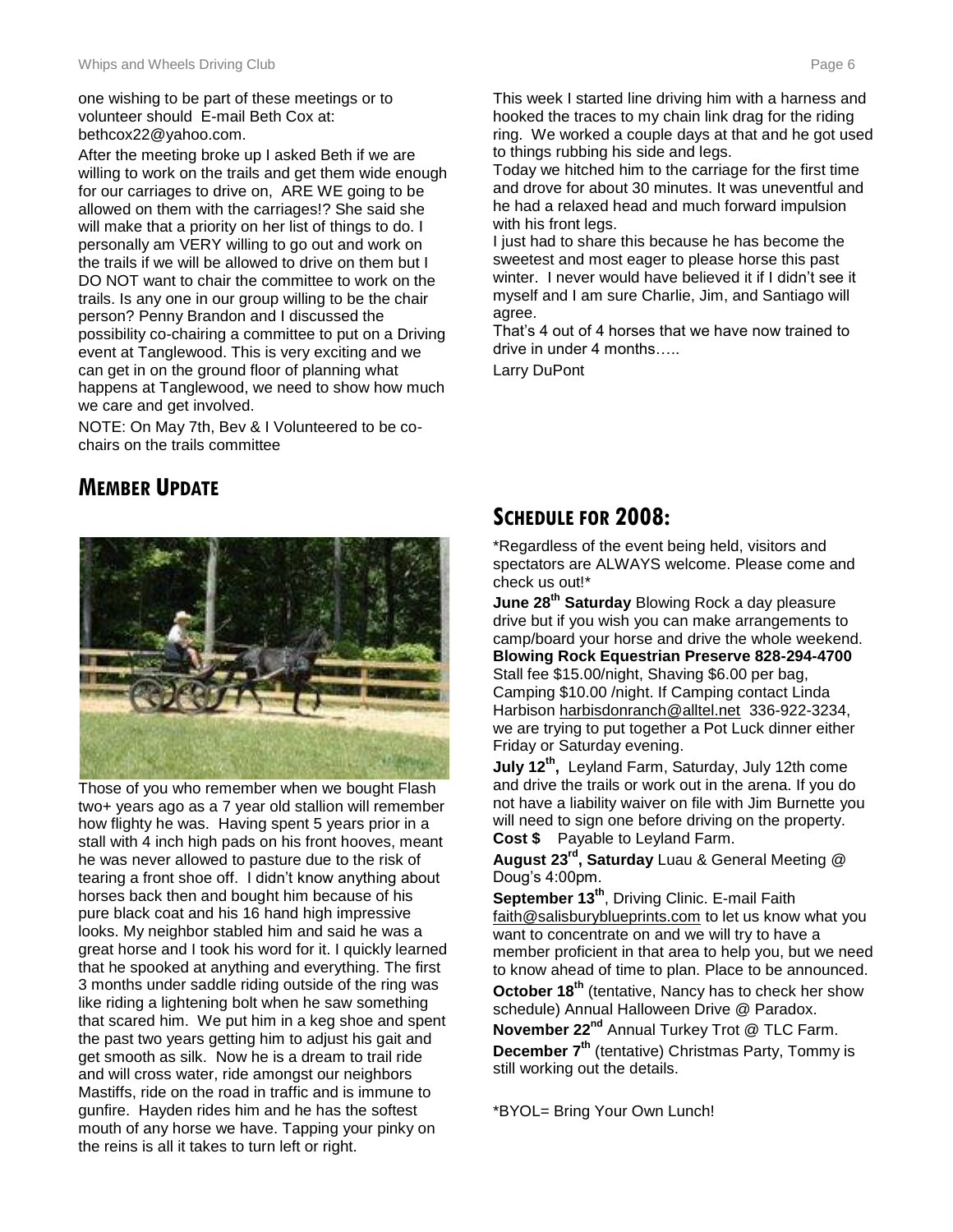# **CLASSIFIEDS:**

NOTE: Ads will run for 2 months then be deleted unless you request them to be run for another 2 months.

**08/06 Wanted:** Any draft horse items you might want to sell to include harness, forecart, Meadowbrook, wagonette, draft saddle/bridle, shipping boots, etc. Contact: Patty Bishop petmom@peoplepc.com **08/06** Can you post an email for me to the driving group? I have a 23 year old lady who has CP and really wants to ride, She is completely wheelchair bound with no ambulation. I had her on a horse last night and she required 2 side walkers and had to have pillows place in front of her so she would not fall forward. We did it but it was hard for us on the ground holding her up on the horse. She is really wanting to ride and have some freedom so I put her in the pony cart that I still have and she did great. So, long story, I need to find a very, very cheap mini horse or mule, or jenny that can pull a minicart (21inch wheels). It can be a 100 years old and ugly but able to pull a mini cart, I do not care. I want to give her a chance to participate in this club and I think she would do really well. I know some of the members of the driving club and know how nice and helpful and encouraging they would be to her. I would basically be buying this mini for her. Can you please put the word out?

Also, if she came to an event to observe would anyone let her ride in their cart for the experience? I know I am asking a lot but the only way to find out is to ask.

Thanks a bunch!!

Ellen James 336-998-5805 [www.hiddenhorsefarm.org](http://www.hiddenhorsefarm.org/)

# **CORRECTION/ADDITIONS**

#### **PARADOX HDT MAY 17TH:**

These were the **participants**: Joanie Schisler Tricia Hardy Faith Bradshaw Latina Raville Gloria Ripperton Susan Emmert Claudia Galup Reba Wagner Chris Peckham **Winners:** Training – Tricia Hardy Preliminary – Boo Fitch West Cones – Tricia Hardy Dressage – Susan Emmert

Thank you Salisbury Blueprints for your continued support in printing our Newsletters



**THANK YOU TO ALL WHO CONTRIBUTED ARTICLES FOR THIS NEWSLETTER. IT'S WONDERFUL TO HEAR EVERY ONES REACTIONS TO AN EVENT. WE ALL SEE IT FROM A DIFFERENT PERSPECTIVE!**